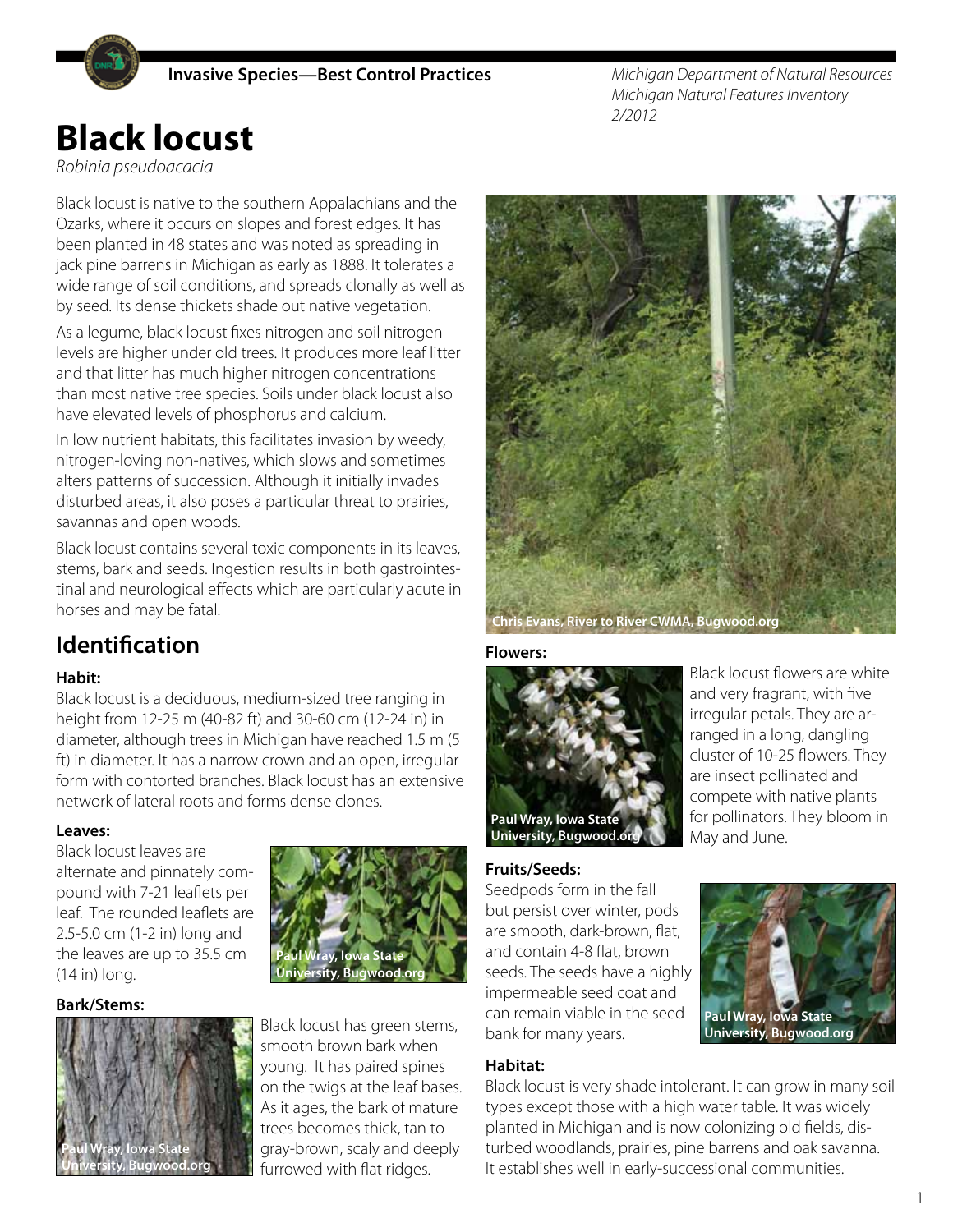# **Similar species**

#### **Honey locust**

The native honey locust (*Gleditsia triacanthos*) has leaves with smaller, more numerous leaflets. Leaves may be doubly compound; a single leaf has multi-leafletted leaflets branching off a central axis. Its clustered flowers are not conspicuous or showy.

#### **Bristly locust**



The southern native bristly locust (*Robinia hispida*) is a shrub, with brushlike hairs on its stems and fruit. Its showy flowers are pink, not white and its leaves have 13 or fewer leaflets, while black locust may have up to 21.

**John D. Byrd, Mississippi State University, Bugwood.org**

**Bugwood.org**

#### **False indigo**

Although the non-native false indigo (*Amorpha fruitcosa*) has compound leaves with rounded leaflets, it is shrublike and its leaves are smaller. It also has purple flowers, rather than white. False indigo appears to be spreading in some parts of Michigan.

### **Reproduction/Dispersal**

Black locust reproduction is primarily vegetative, although it can also reproduce by seed. It sprouts from the roots and forms clones, particularly in sandy soils. It also sprouts easily from stumps in response to damage.

Black locust grows rapidly and matures early; some trees may produce seed at six years of age. Heavy seed crops occur at one or two year intervals.

The seeds have a hard, impermeable coat and require scarification to germinate. They are heavy and fall close to the parent tree, although birds may move them over longer distances. *Michigan Flora* notes that seeds may remain viable in the ground for up to 88 years. Seeds can accumulate in the soil a density of 29,817 seeds/acre in second-growth mixed forest. Densities are much lower in mature forest.

Trees begin suckering at four or five years of age. A fibrous network of roots connects a black locust grove, with the oldest trees in the center and younger trees around the periphery, In late-successional communities, black locust becomes rare, as the species is shade-intolerant.

# **Planning a control program**

Resources for invasive species control invariably fall short of the actual need, so it is important to prioritize sites for treatment and plan carefully. Assessing both the scope of the problem and any available resources is a critical first step:

- Map known populations; do they consist of scattered single specimens? Or are extensive clones present?
- Note where spread is clonal or by single plants.
- Does it occur on high value sites? Important hunting or recreational lands? High quality natural areas? Sites with high cultural value?
- How is it distributed? Is it sparsely scattered in otherwise native vegetation? Does it cover large expanses of low quality habitat?

Given this information, develop a strategy for control:

- 1. Prioritize high value sites where success can be achieved for treatment.
- 2. Choose appropriate control methods, given the growth habit of the species, site conditions and available resources.
- 3. If using herbicide, be sure to read the product label before finalizing plans. Is there potential for harm to nontarget species? Have you made adequate provisions to minimize damage?
- 4. Do these control methods require any permits (i.e. herbicide application in wetlands, prescribed burning)?
- 5. Where clones are present, always treat the entire clone.
- 6. Eradicate smaller satellite populations.
- 7. Treat larger core infestations of lower value as resources permit.
- 8. Monitor to ensure desired results are being achieved; adapt management to improve success.

#### **Best survey period**

Black locust is most readily identified in May and June while in flower but its bark is distinctive year-round.

#### **Documenting occurrences**

In order to track the spread of an invasive species on a landscape scale, it is important to report populations where they occur. The Midwest Invasive Species Information Network (MISIN) has an easy-to-use interactive online mapping system. It accepts reports of invasive species' locations from users who have completed a simple, online training module for the species being reported. It also offers the potential for batch uploading of occurrence data for any invasive species.

Herbaria also provide a valuable and authoritative record of plant distribution. The University of Michigan Herbarium's database can be searched online for county records of occurrence, for example. When black locust is first encountered in a county where it had not been known previously, specimens should be submitted to the Herbarium to docu-

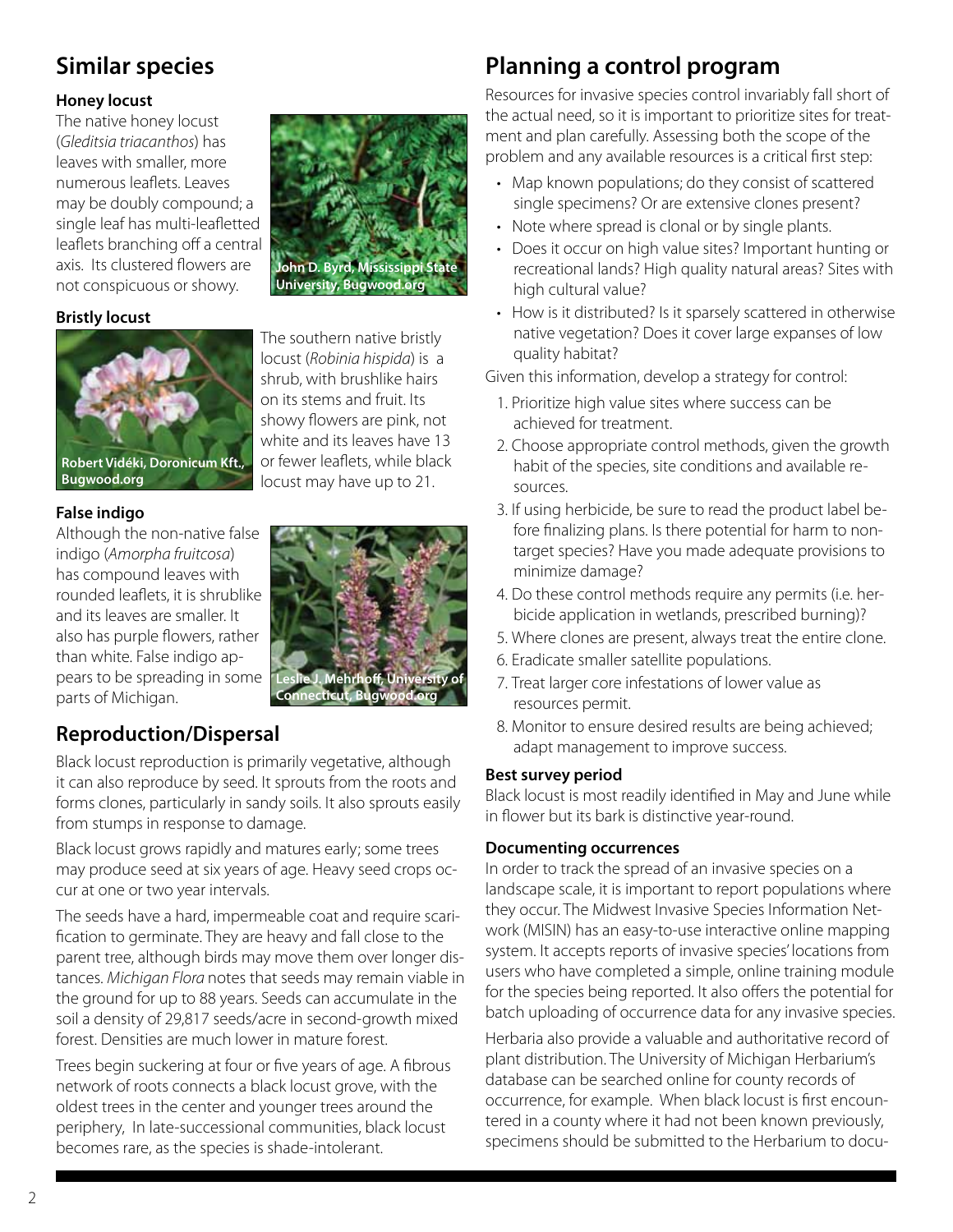ment its presence. Check the "Online Resources" section for links to both of these resources.

# **Control**

Black locust can be difficult to control. Because this species is strongly clonal, all stems in a clone must be treated. It is critical to monitor the site to ensure that cut and treated stumps do not resprout—if a single stem survives, the entire clone may regenerate.

## **Mechanical control**

Control of established black locust populations generally requires the use of herbicide although mechanical control may occasionally enhance the effectiveness of other methods.

#### **Hand-pulling/Digging/Bull-dozing**

Since most black locust spread is vegetative, and saplings are connected underground, hand-pulling is not useful.

In general, damage to the root causes sprouting also. On highly disturbed sites, cutting trees and removing the roots with a bulldozer has been suggested but does not appear practical in most settings.

#### **Cutting/Mowing**

Cutting without the use of herbicide produces prolific sprouts and is not advised. In a comparison of cut and uncut sites, those that had been cut had twice the growth rates of those that had not been cut, and began to flower in half the time.

#### **Grazing**

In a North Carolina effort, browsing by a combination of cattle and domestic goats effectively controlled the height growth of black locust. After 4 seasons, all black locust were dead. Since black locust can be toxic to cattle, caution is advised. Black locust is raised specifically to feed domestic goats in Pakistan and New Zealand, and they appear to be a better choice for control.

### **Chemical control**

In most cases, effective control of black locust requires the use of herbicide. Factors that should be considered when selecting an herbicide for use on a particular site include proximity to water or wetlands, presence or absence of desirable native vegetation, potential for erosion and the effectiveness of the herbicide under consideration on black locust.

#### **General considerations**

Anyone applying herbicides as part of their employment must become a certified pesticide applicator. In addition, certification is required for the use of some herbicides under any circumstances. The certification process is administered by the Michigan Department of Agriculture and Rural Development and a link to their website is included in the "Online Resources" section.

A permit from the Michigan Department of Environmental Quality is usually required to apply herbicide where standing water is present—in wetlands, along streams, rivers or lakes, or over open water. A permit is also required for herbicide use below the ordinary high water mark along the Great Lakes or Lake St. Clair shoreline, whether or not standing water is present. A link to their website is included in the "Online Resources" section.

A number of adjuvants or additives may be used with herbicides to improve their performance including mixing agents, surfactants, penetrating oils and dyes . Some are included in premixed products while others must be added. Adjuvants do not work with all products; consult the product label to determine which adjuvants may be used with a specific herbicide formulation.

Dyes are useful in keeping track of which plants have been treated and making spills on clothing or equipment apparent. Some premixed herbicide include them or they can be added to others. Clothing dyes such as Rit® can be added to water soluble herbicides, while other products require oil-based dyes. Consult the product label for specific instructions.

Crop Data Management Systems, Inc. (CDMS) maintains a database of agro-chemicals that includes herbicide labels for specific products. Herbicide labels contain information on application methods and rates, specific weather conditions, equipment types, nozzles etc. to provide the desired coverage and minimize the potential for volatilization or drift. They also contain critical information about the potential for damage to valuable non-target species. A link to the CDMS website is included in the "Online Resources" section.

#### **Read the entire pesticide label before use. Follow all directions on the label.**

#### **Herbicide specifics**

Triclopyr provides effective control of broad-leaved plants but does not kill grasses or some conifers. It is available in both amine (e.g., Garlon 3A<sup>®</sup>) and ester (e.g., Garlon 4 Ultra<sup>®</sup>) formulations. The amine formulation can be safely used in wetlands.

Triclopyr can be used as a foliar spray, although spraying is generally used to control resprouts following other methods such as cut-stump treatment. The ester formulation should be used with a vegetable oil based multi-purpose adjuvant (e.g. SprayTech<sup>®</sup> Oil) and the amine formulation should be used with a wetland-approved non-ionic surfactant (e.g., Cygnet Plus<sup>®</sup>).

Triclopyr can also be used in conjunction with cut surface

**Invasive Species—Best Control Practices**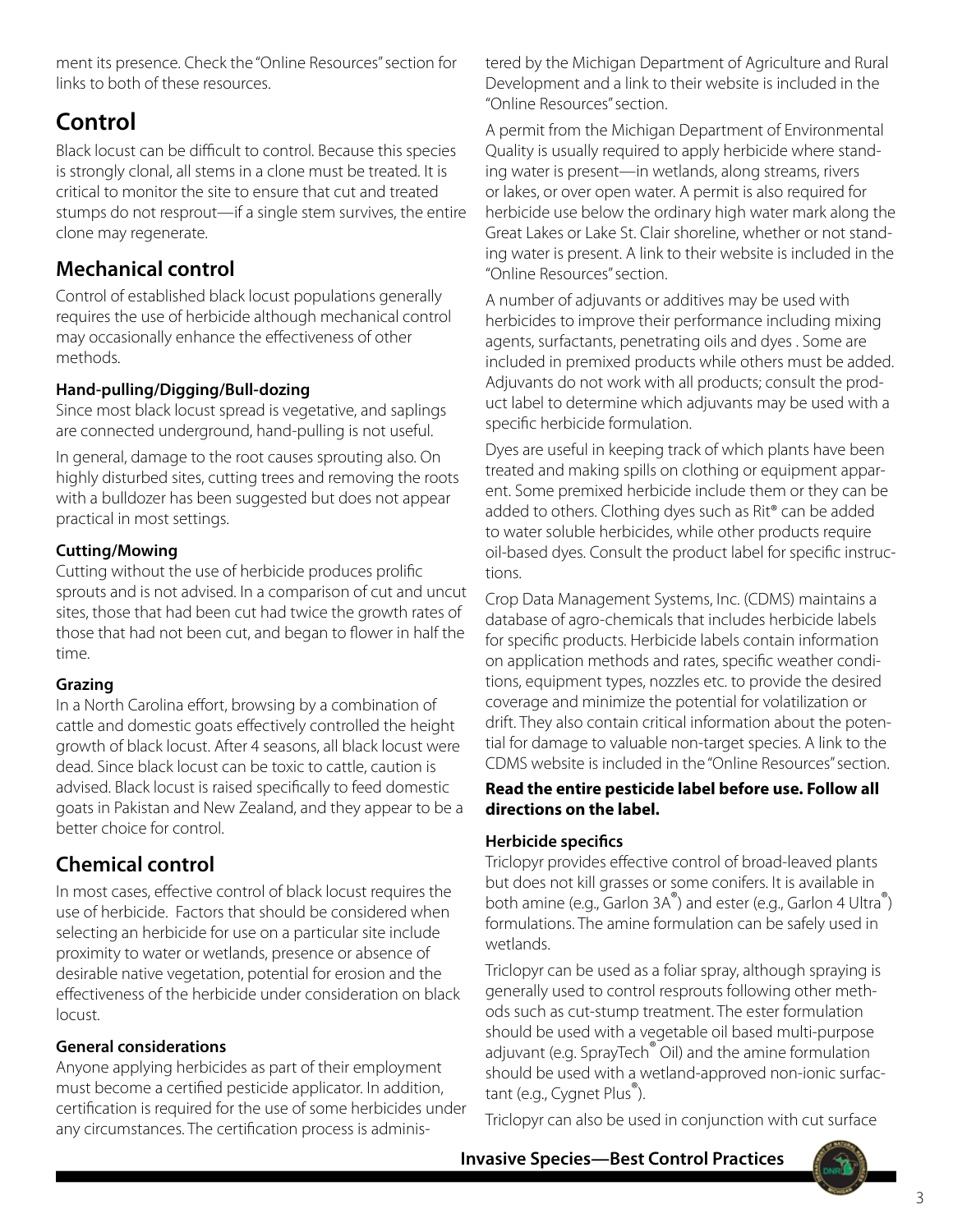treatments; cut-stump and frilling. Treatments may be applied throughout the year including when snow is present, however control may be reduced in early spring when the sap is beginning to flow or during periods of drought in summer.

Ester formulations are particularly effective for root or stemsprouting species such as black locust because the triclopyr persists in the plant until it dies. The ester

formulation should be used with a penetrating oil (e.g., AX-IT<sup>®</sup>), which improves effectiveness and increases the amount of time after cutting in which treatment can occur. Penetrating oil also facilitates absorption in basal bark treatment.

In non-target plants, triclopyr residues in the soils can damage non-target species via root uptake. Use caution in high-quality forests.

In wetlands or other sensitive areas, the amine formulation may be used for cut-surface treatments but must be painted onto the cut surface immediately. It can also be used for drill and fill techniques.

Triclopyr is often used in combination with imazapyr (e.g., Arsenal®). Imazapyr acts over an extended period of time and can persist in the soils —an advantage in providing greater control. However, since it is non-selective it can also kill valuable non-target species. Imazapyr is considerably more expensive than triclopyr.

Triclopyr can also be used in combination with aminopyralid, which is lethal to legumes—an advantage in the case of black locust. Aminopyralid is particularly useful in providing effective control of black locust in grassland habitats. It controls broad leaf plants but does not harm grasses. It remains active in the soil for a long period of time and should not be used around trees. It is available in a formulation that includes the amine form of triclopyr (e.g., Milestone® VM Plus), for use in cut-stump treatment, frilling and injection. Since this product incorporates the amine form of triclopyr, it must be applied immediately or it will not be effective.

Aminopyralid (e.g., Milestone® VM) can also be mixed with the ester form of triclopyr for use in basal bark treatment as well as cut-stump treatment and frilling. Because it is water based and the ester form of triclopyr is oil based, they should be mixed with a penetrating oil that includes an emulsifier (e.g., Aquamix® Oil Plus). Periodic agitation of the mixture may be required also.

#### **Foliar application**

Foliar application of herbicide can be useful on sites with extensive black locust populations and few desirable natives. Herbicide should be applied after the leaves are fully expanded to actively growing plants, although during periods of drought or other stress, it may not be effective.

It can be applied to buckthorn foliage with squirt bottles, backpack sprayers or boom-mounted sprayers.

The product label for the specific herbicide being used provides essential information on coverage; how much of the foliage should be treated and how wet it should be. Herbicide labels also contain information on specific weather conditions, application modes, equipment types, nozzles etc. to provide the desired coverage and minimize the potential for volatilization or drift.

The herbicide applicator is responsible for managing drift and damage to non-target vegetation. Wind speeds between 3 and 10 miles per hour are best for foliar herbicide spraying. At higher wind speeds, herbicide may be blown onto adjacent vegetation or water bodies.

At lower wind speeds, temperature inversions can occur, restricting vertical air movement. Under these conditions, small suspended droplets of herbicide can persist in a concentrated cloud and be blown off-target by variable gusts of wind. Ground fog indicates the presence of a temperature inversion, but if no fog is present, smoke movement on the ground can also reveal inversions. Smoke that layers and remains trapped in a cloud at a low level indicates an inversion, while smoke that rises and dissipates indicates good air mixing.

In hot, dry weather, herbicide can evaporate rapidly. Setting equipment to produce large droplets can help compensate for this. In general, follow all directions on the label of the specific herbicide being used, in order to prevent damage to non-target vegetation or water bodies.

#### **Cut-stump/ Frilling/Hack and squirt**

Cut-stump treatment may be used in any season except during periods of heavy sap flow in spring. It is useful for species like black locust that normally resprout after cutting. After the stems have been cut, they are painted with concentrated herbicide, using a spray bottle or wicking applicator. Small stems can be cut several inches above the ground so that both the sides and the cut surface may be treated. On large stems, cuts should be made as close to the ground as possible and only the cambium—the thin layer where active growth occurs, just inside the bark—should be treated. Product labels list what adjuvants may be used to increase effectiveness of the herbicide; penetrating oils only work with ester formulations, for example. Similarly, dyes, which are useful in keeping track of which stems have been treated, work with specific herbicide formulations.

Frilling and "hack and squirt" are useful for larger trees. Downward cuts are made around the circumference of the trunk and the resulting cavity is immediately treated with herbicide, using a squirt bottle or backpack sprayer. Because the cambium is exposed and treated immediately, an amine formulation can be used.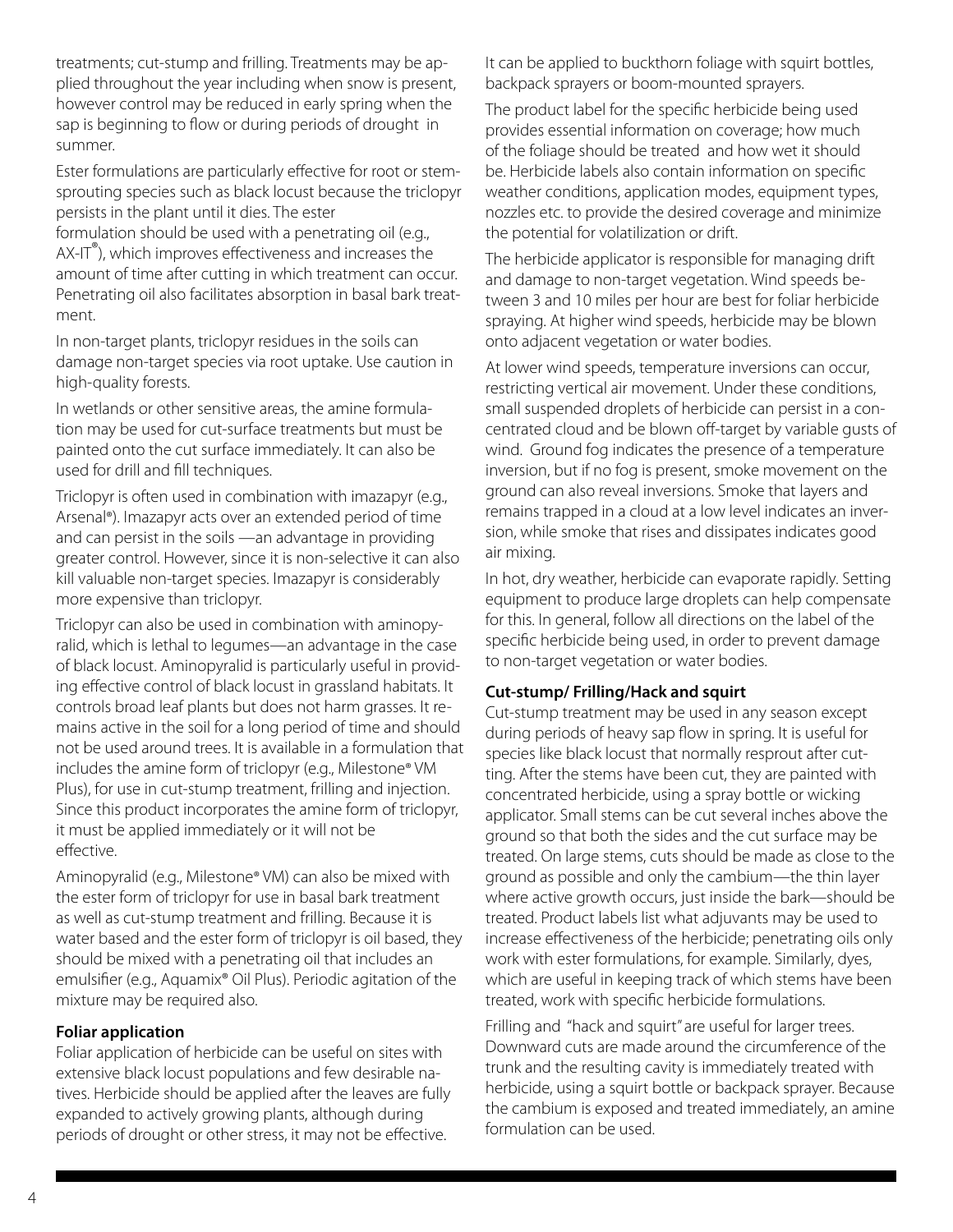Treated plants should be monitored for at least a year as they may still resprout. New stems may be treated with a foliar spray, or cut and retreated.

#### **Basal bark**

Basal bark treatment can be used on stems that are less than six inches in diameter at any time of year except during heavy sap flow in spring. It should not be used when snow or water prevent herbicide from being applied at the ground level or when stems are saturated. It it is most useful during the dormant season. Typically, ester formulations of triclopyr are used with penetrating oils. When they are mixed with water-soluble herbicides such as aminopyralid, an emulsifier may also be helpful to aid in mixing. Some herbicide formulations may already include basal oils or dyes—refer to the product label for specifics.

In basal bark treatment, concentrated herbicide is applied to a band of bark around black locust stems extending up 18 inches from the ground. Basal bark treatment is most effective on younger stems with thin bark.

#### **Drill and fill/Injection**

Drill and fill, and injection techniques are useful on larger trees. They leave the tree in place to break down over time, providing valuable habitat and structure at the same time. They can be used any time of year except during spring sap flow.

The drill and fill technique entails drilling holes into the tree at a downward angle and filling them with a measured amount of concentrated herbicide using a squirt bottle. One hole should be drilled for each inch of diameter.

Specialized injection tools are also available to inject herbicide pellets below the bark. They are precise and require little preparation or clean-up. They are also expensive, however and may be unwieldy in dense brush.

Because concentrated herbicide is used it is very easy to exceed the annual per acre amount that is allowed for a given product. Consult the product label for specifics.

### **Prescribed burning**

In fire-adapted communities, prescribed burning may enhance control of black locust over the long term, but should always be considered as part of an integrated management plan for the site as it will stimulate the species over shorter time spans. When prescribed burning is initiated, it should be supplemented with other control methods.

#### **General considerations**

A permit is required before implementing a prescribed burn. The Michigan Department of Natural Resources (DNR) is responsible for issuing burn permits in the Upper Peninsula and Northern Lower Peninsula unless a municipality wishes to do so. Municipalities located in the Southern

Lower Peninsula issue burn permits under authority of the state law. A link to the DNR local fire contacts web page is included in the "Online Resources" section. In the Southern Lower Peninsula, contact the local Fire Marshall for permits and more information. Some municipalities require insurance coverage before a permit is issued, to cover the cost of damages if the fire should escape.

Before initiating a program of prescribed burning, a written burn plan establishing the criteria necessary for starting, controlling, and extinguishing a burn is required. The burn plan includes details such as specific weather conditions, locations of control lines, ignition pattern, equipment and personnel needed, contingency plans, and important phone numbers. The burn plan is essentially the "prescription" for how to conduct the burn safely while accomplishing the management objectives.

If other invasive species that are stimulated by burning are present on the site, planning should incorporate additional control methods to eradicate them.

#### **Prescribed burning specifics**

Prescribed burning alone does not usually provide effective control of common black locust as it will only top-kill mature plants and stimulate resprouting. Black locust seeds also germinate more readily on bare soils that have been exposed by fire.

Burning can be useful in fire-adapted communities once mature black locust has been removed and the native vegetation that provides fuel recovers. When adequate fuel is present, burning will kill seedlings and help exhaust the seedbank. Once trees have been top-killed by burning, the resprouts can be treated with herbicide. Similarly, burning following herbicide treatment can injure or kill any resprouts. Although resprouts may require additional treatment with herbicide, repeated burns will help deplete their root reserves.

In fire-adapted communities, if left untreated, black locust can alter fire ecology as fuels do not accumulate beneath it.

### **Biological control**

Black locust is susceptible to witches' broom disease caused by the virus *Chlorogenus robiniae* as well as fungal diseases that cause heart rot. It is also vulnerable to damage from two native insects, the locust borer (*Megacyllene robiniae*) and the locust leafminer (*Odontota dorsalis*).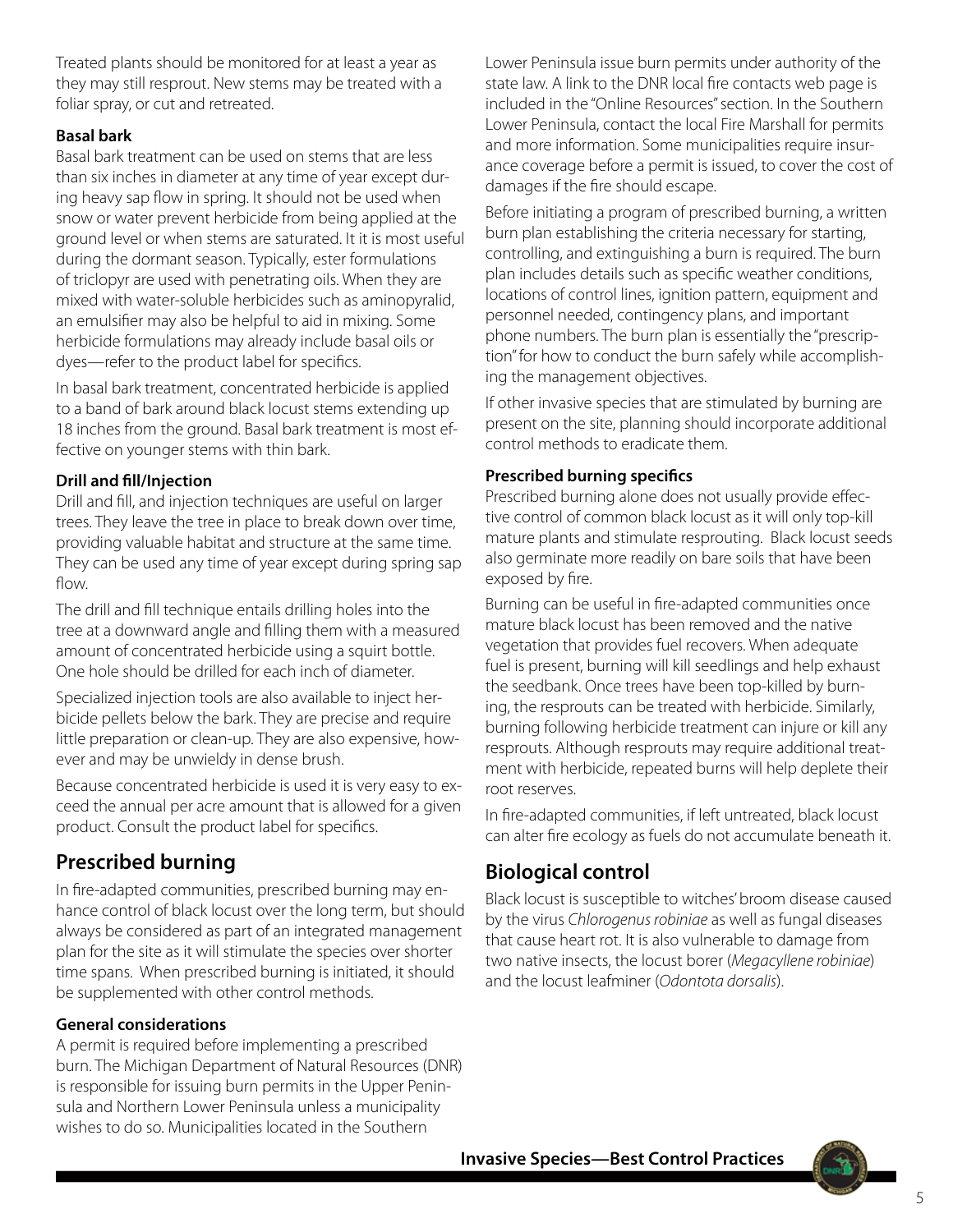### **Online resources:**

#### **CDMS - herbicide labels:** *http://www.cdms.net/LabelsMsds/LMDefault.aspx?t=*

**Fire Effects Information System,** *Robinia pseudoacacia http://www.fs.fed.us/database/feis/plants/tree/robpse/all.html*

**Invasive.org,** Black locust *http://www.invasive.org/browse/subinfo.cfm?sub=3350*

**Invasipedia at BugwoodWiki,** *Robinia pseudoacacia http://wiki.bugwood.org/Robinia\_pseudoacacia*

**Invasive Plant Atlas of New England,** Black locust *http://www.eddmaps.org/ipane/ipanespecies/trees/Robinia\_pseudoacacia.htm*

**Midwest Invasive Species Information Network,** Black Locust *http://www.misin.msu.edu/facts/detail.php?id=2*

**The Michigan Department of Agriculture and Rural Development—Pesticide Certification** *www.michigan.gov/pestexam* 

**The Michigan Department of Environmental Quality—Aquatic Nuisance Control** *www.michigan.gov/deqinlandlakes [http://www.michigan.gov/deq/0,4561,7-135-3313\\_3681\\_3710---,00.html](http://www.michigan.gov/deq/0,4561,7-135-3313_3681_3710---,00.html)*

**Michigan Department of Natural Resources—Local DNR Fire Manager contact list** *[http://www.michigan.gov/dnr/0,4570,7-153-30301\\_30505\\_44539-159248--,00.html](http://www.michigan.gov/dnr/0,4570,7-153-30301_30505_44539-159248--,00.html)*

**Michigan's Invasive Species Legislation** Natural Resources and Environmental Protection Act 451 of 1994, Section 324.4130 *http://legislature.mi.gov/doc.aspx?mcl-324-41301*

**Michigan Legislation—landscape waste, disposal of invasive species plant parts** Natural Resources and Environmental Protection Act 451 of 1994, Section 324.11521, 2 (d) *http://legislature.mi.gov/doc.aspx?mcl-324-11521*

**The Nature Conservancy's Weed Control Methods Handbook: Tools and Techniques for Use in Natural Areas** *http://www.invasive.org/gist/handbook.html*

**University of Michigan Herbarium - Michigan Flora Online** *http://michiganflora.net/*